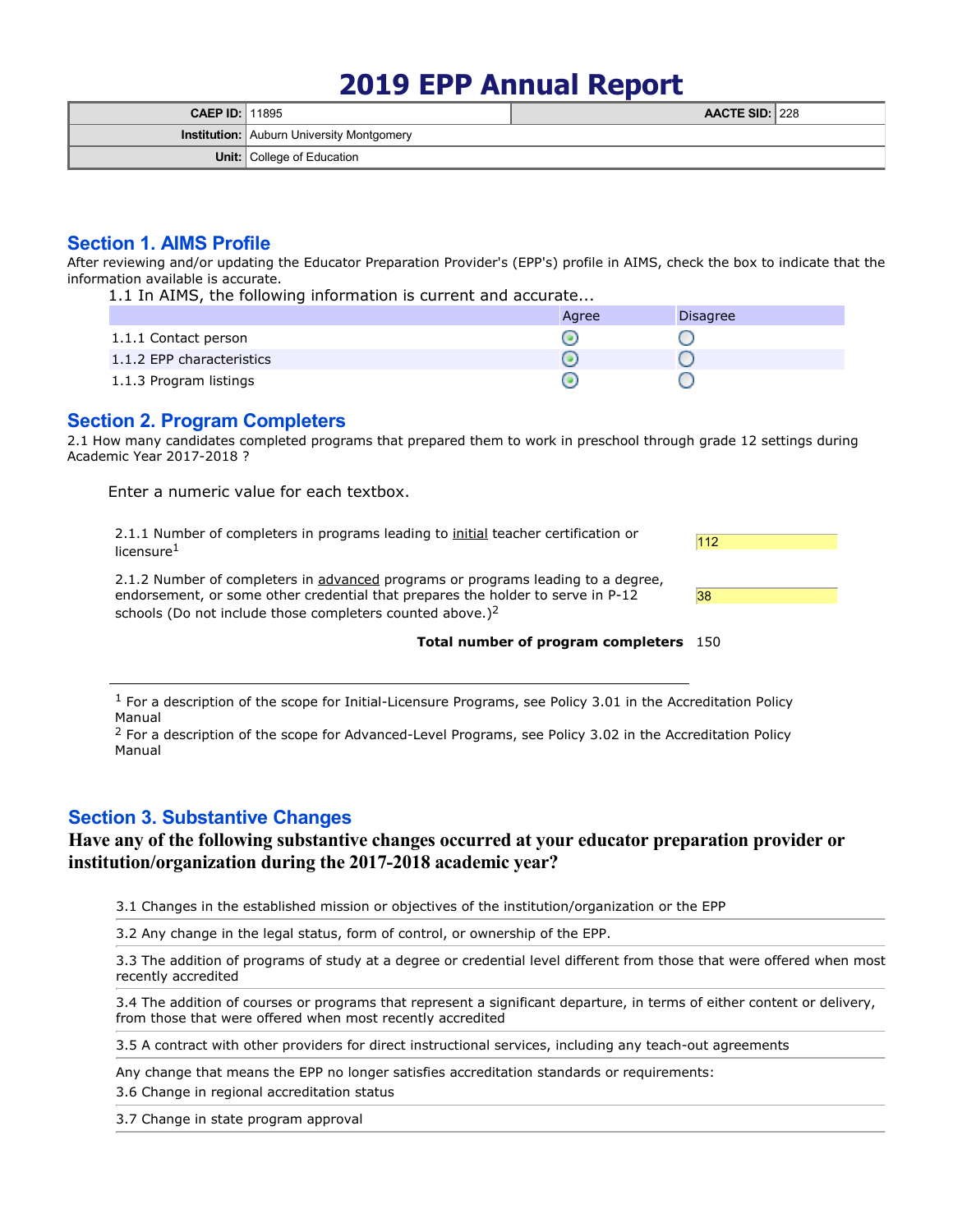# **Section 4. Display of Annual Reporting Measures.**

|                                                                                      | Annual Reporting Measures (CAEP Component 5.4   A.5.4)                                                                                          |
|--------------------------------------------------------------------------------------|-------------------------------------------------------------------------------------------------------------------------------------------------|
| Impact Measures (CAEP Standard 4)                                                    | <b>Outcome Measures</b>                                                                                                                         |
| 1. Impact on P-12 learning and development<br>(Component 4.1)                        | 5. Graduation Rates (initial & advanced levels)                                                                                                 |
| 2. Indicators of teaching effectiveness<br>(Component 4.2)                           | 6. Ability of completers to meet licensing<br>(certification) and any additional state<br>requirements; Title II (initial & advanced<br>levels) |
| 3. Satisfaction of employers and employment<br>milestones<br>(Component 4.3   A.4.1) | 7. Ability of completers to be hired in<br>education positions for which they have<br>prepared (initial & advanced levels)                      |
| 4. Satisfaction of completers<br>(Component 4.4   A.4.2)                             | 8. Student loan default rates and other<br>consumer information (initial & advanced<br>levels)                                                  |

*4.1 Provide a link or links that demonstrate data relevant to each of the Annual Reporting Measures are public-friendly and prominently displayed on the educator preparation provider's website.* 1

Link: http://www.education.aum.edu/about/candidate\_performance\_data

**Description of data accessible via link:** Candidate performance data, survey data, Title II Reports, etc.

Tag the Annual Reporting Measure(s) represented in the link above to the appropriate preparation level(s) (initial and/or advanced, as offered by the EPP) and corresponding measure number.

| Level \ Annual Reporting Measure |  |  | 6. |  |
|----------------------------------|--|--|----|--|
| Initial-Licensure Programs       |  |  |    |  |
| Advanced-Level Programs          |  |  |    |  |

2

3

**Link:** http://www.aum.edu/institutional-effectiveness/assessment

**Description of data** Noel-Levitz, AUM Graduation Survey Results, AUM data -- Student Engagement - NSSE **accessible via link:** Visualization

Tag the Annual Reporting Measure(s) represented in the link above to the appropriate preparation level(s) (initial and/or advanced, as offered by the EPP) and corresponding measure number.

| Level \ Annual Reporting Measure |  | 4. | 6. |  |
|----------------------------------|--|----|----|--|
| Initial-Licensure Programs       |  |    |    |  |
| Advanced-Level Programs          |  |    |    |  |

**Link:** https://www.alsde.edu/ofc/otl/Ed%20Prep%20Institutional%20Report%20Cards/

**Description of data accessible via link:** Educator Preparation Inst Report Card - Responses to First Year Teacher Survey

Tag the Annual Reporting Measure(s) represented in the link above to the appropriate preparation level(s) (initial and/or advanced, as offered by the EPP) and corresponding measure number.

| Level \ Annual Reporting Measure |  |  | 6. |  |
|----------------------------------|--|--|----|--|
| Initial-Licensure Programs       |  |  |    |  |
| Advanced-Level Programs          |  |  |    |  |

4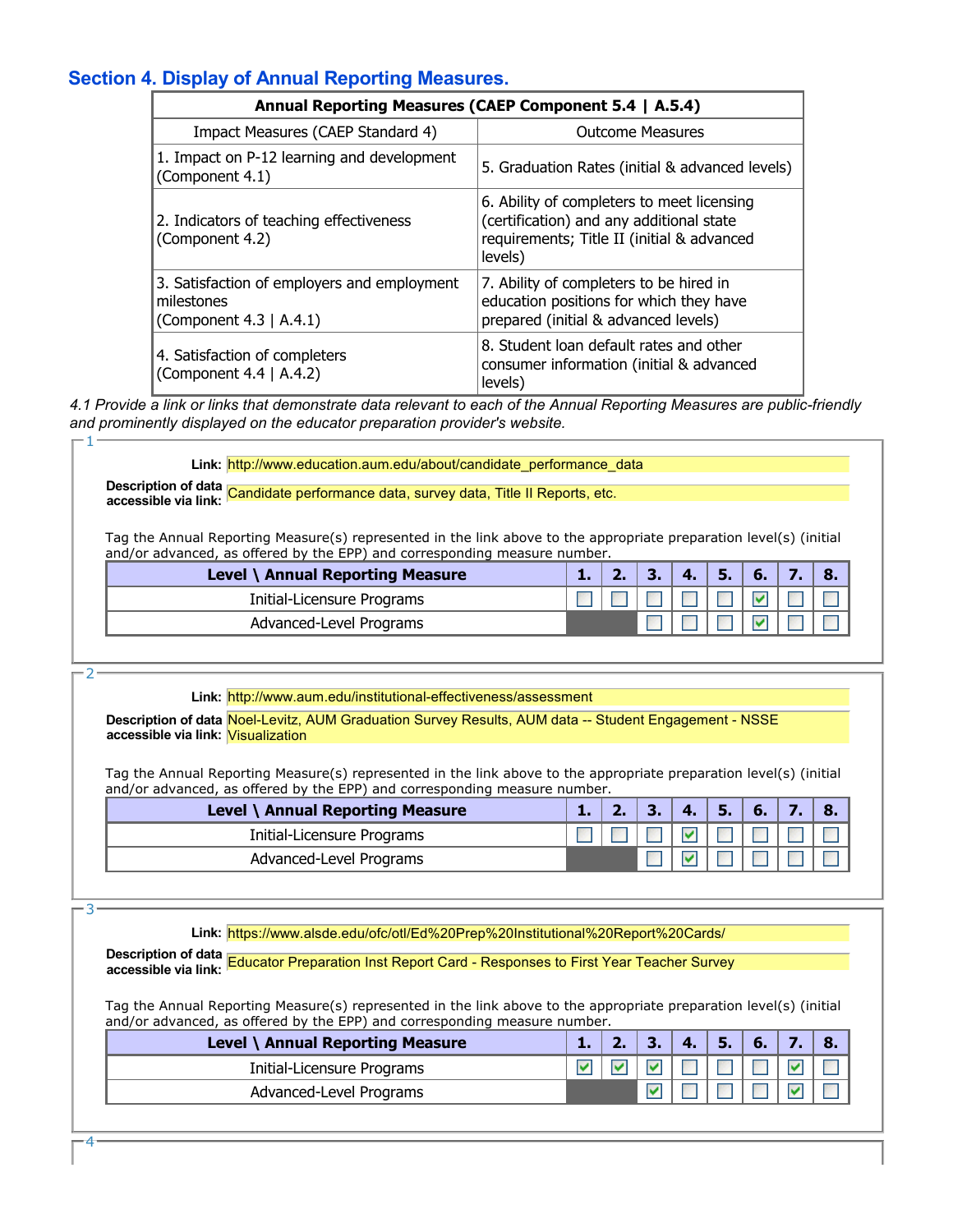# **Link:** http://www.aum.edu/institutional-effectiveness/institutional-research/aum-data **Description of data accessible via link:** Completions; Common Data Set

Tag the Annual Reporting Measure(s) represented in the link above to the appropriate preparation level(s) (initial and/or advanced, as offered by the EPP) and corresponding measure number.

| Level \ Annual Reporting Measure |  |  | ъ. | 6. | $\mathbf{8}$ |
|----------------------------------|--|--|----|----|--------------|
| Initial-Licensure Programs       |  |  |    |    |              |
| Advanced-Level Programs          |  |  |    |    |              |

5

#### **Link:** http://www.aum.edu/admissions/scholarships-and-financial-aid

**Description of data accessible via link:** Scholarships and Financial Aid (does not entail student default rates); Payment Plan FAQ

Tag the Annual Reporting Measure(s) represented in the link above to the appropriate preparation level(s) (initial and/or advanced, as offered by the EPP) and corresponding measure number.

| Level \ Annual Reporting Measure | <b>ALC</b> |  | 4. | 6. |  |
|----------------------------------|------------|--|----|----|--|
| Initial-Licensure Programs       |            |  |    |    |  |
| Advanced-Level Programs          |            |  |    |    |  |

6

**Link:** http://www.aum.edu/current-students/records-registrars-office/student-accounts/payment-plans-faq

# **Description of data accessible via link:** Payment Plan FAQ

Tag the Annual Reporting Measure(s) represented in the link above to the appropriate preparation level(s) (initial and/or advanced, as offered by the EPP) and corresponding measure number.

| Level \ Annual Reporting Measure |  |  | ъ. | 6. |  |
|----------------------------------|--|--|----|----|--|
| Initial-Licensure Programs       |  |  |    |    |  |
| Advanced-Level Programs          |  |  |    |    |  |

*4.2 Summarize data and trends from the data linked above, reflecting on the prompts below.*

*What has the provider learned from reviewing its Annual Reporting Measures over the past three years?*

*Discuss any emerging, long-term, expected, or unexpected trends? Discuss any programmatic/provider-wide changes being planned as a result of these data? Are benchmarks available for comparison? Are measures widely shared? How? With whom?*

Based upon data review as well as ongoing Faculty Staff discussions, several positive programmatic continual improvements have been undertaken or are in the process of being implemented. Field Experience Module – digitized the field experience data from past years and moving forward we are setting up the system to collect it via LiveText and have a phase-in implementation plan beginning this semester. Recruitment/retention – we instituted the "Educator Advancement" scholarship for students in traditional online Master's and EdS programs.

The childhood education program has been reconfigured into two programs – early childhood and elementary. This will provide students a more focused curriculum on both areas, particularly in early childhood, as well as, we believe, enhance employment opportunities.

For internship – we instituted "writing workshops" in all program areas except special education (to this juncture), so that interns could connect with greater efficacy during their internships, engage in further questions of their university supervisors, and work on writing prompts related to teacher certification.

The College has continued to strengthen our sharing partnerships with P-12 institutions in the River Region and beyond.

We have further refined supervised field experiences that help our students become acclimated in schools, and continually review this process. We have produced edTPA curriculum maps to ensure that candidates receive the content and processes they need during coursework to be successful on the edTPA during internship. We have also, in response to candidate needs, implemented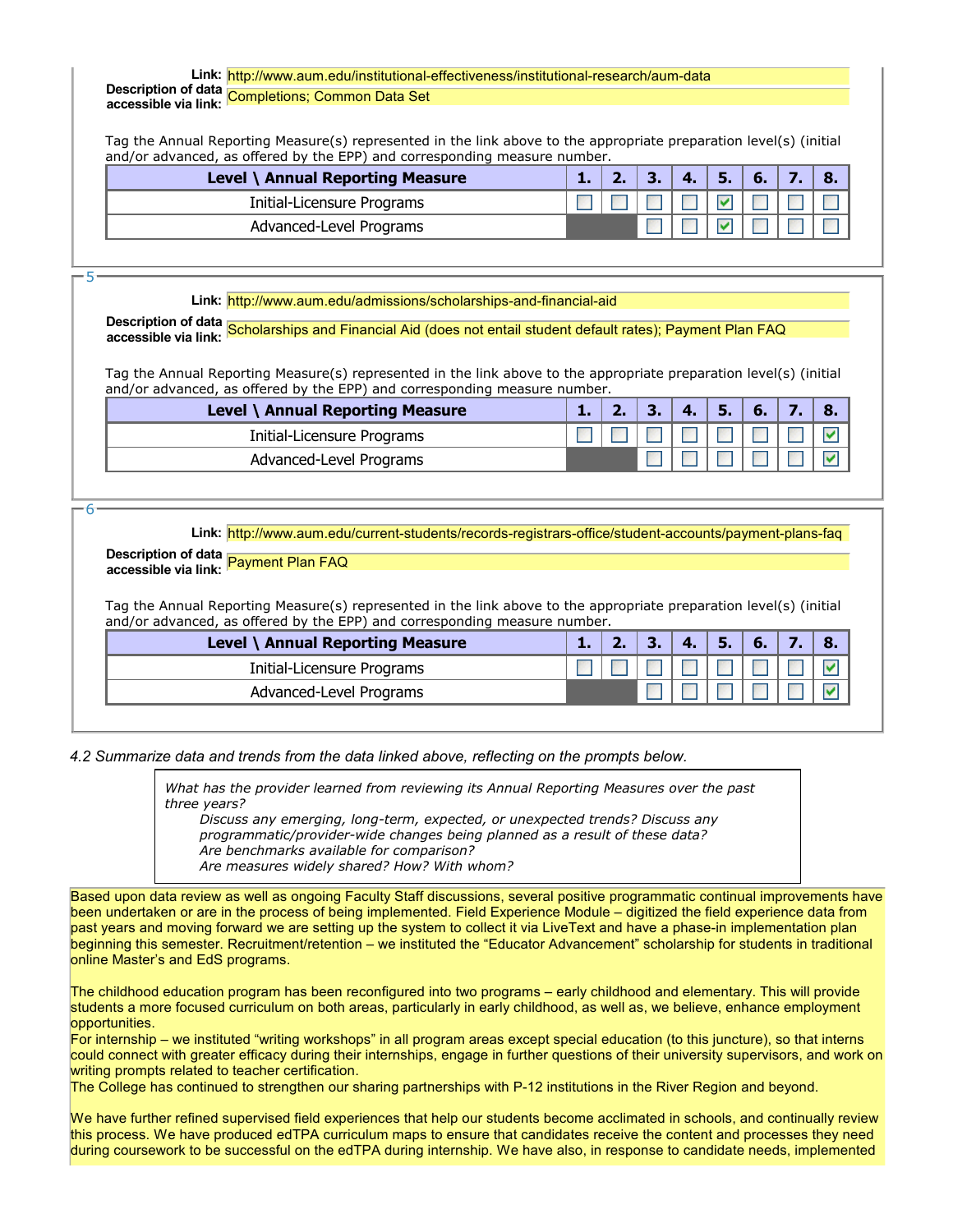writing workshops during internship to allow candidates time away from the classroom to write their edTPA commentaries and provide further opportunity to ask clarifying questions about the assessment. Additionally, the College has hired a full-time Executive Director (September 10, 2018) whose focus is accreditation and assessment in the context of student services. As one example, the College of Education Assessment Committee has become more active and engaged. P-12 partners are to be further included via the Assessment Committee.

Benchmarks are statistically evaluated in an historical context. Assessment information is shared with Faculty at monthly meetings as one example.

# **Section 5. Areas for Improvement, Weaknesses, and/or Stipulations**

Summarize EPP activities and the outcomes of those activities as they relate to correcting the areas cited in the last Accreditation Action/Decision Report.

### **NCATE**: **Areas for Improvement related to Standard 2 cited as a result of the last CAEP review:**

#### **1 The unit does not ensure consistent involvement of stakeholders in the evaluation of . assessments. (ITP (ADV ) )**

Auburn University at Montgomery's College of Education firmly believes that the Area for Improvement related to Standard 2 cited as a result of the last NCATE review has been adequately resolved.

As one example, evidence of our efforts to ensure more consistent involvement of stakeholders in the evaluation of assessments was specifically documented in our 2018 EPP Annual Report. Additionally, a Field Experience Advisory Board has been refined to advise our certification office, including, for example, functioning as a further meaningful conduit with Cooperating Teachers to strengthen our P-12 collaborative ties. Further, the College has redoubled its efforts and further developed employer and alumni surveys satisfaction surveys. As another important feature, we routinely engage a variety of community outreach activities/ discussions. As another important component of continued development, we are initiating a College of Education Curriculum Committee that will interact not only internally, but also by using feedback from various stakeholders.

Alabama State Department of Education (ALSDE) did disseminate/ administer this type report published on September 2018. https://www.alsde.edu/ofc/otl/Ed%20Prep%20Institutional%20Report%20Cards/ There are twenty-six employer questions. The Alabama Association of Colleges for Teacher Education reports (as published by ALSDE) shows that Auburn University at Montgomery compared to Alabama as a whole scored with a higher combined strongly agree-agree on all but one question. (The strongly agree-agree categories represent more positive/ favorable responses on all the items.)

Of particular note, the external survey administered, collected, and analyzed survey reported that AUM communicates with students, parents,and the public about Alabama's assessment system and major Alabama educational improvement initiatives 62% strongly agree-agree, compared to 48% for Alabama as a whole. As an additional example, regarding "collaborate with learners,families,colleagues,other school professionals,and community members to ensure learner growth -- AUM scored 81% strongly agree-agree, compared to the state figure of 65%. Several previous important initiatives and refinements regarding this area for improvement were provided in the last NCATE reviews have been detailed in previous CAEP Annual reports as well.

Additionally, in the context of improving our Quality Control System, we are in the process of adding a field experience module. The module, among other aspects, will provide a more effective and integrated assessment by which to examine and make changes in our our clinical practices; thereby further supporting students in becoming effective teachers.

We believe that the concentrated and synergistic effect of all these combined efforts by AUM COE Leadership, Faculty, and Staff in conjunction with our involvement with stakeholders are reflected in AUM's very positive Alabama Association of Colleges for Teacher Education report results. The most recent data (ALSDE, for example) supports that these various efforts have had a positive impact; nonetheless, we continue to strive for continuous improvement for our students and programs, and we appreciate the NCATE/CAEP feedback and constructive comments we have received.

### **Section 6. Continuous Improvement**

CAEP Standard 5

*The provider maintains a quality assurance system comprised of valid data from multiple measures, including evidence of candidates' and completers' positive impact on P-12 student learning and development. The provider supports continuous improvement that is sustained and evidence-based, and that evaluates the effectiveness of its completers. The provider*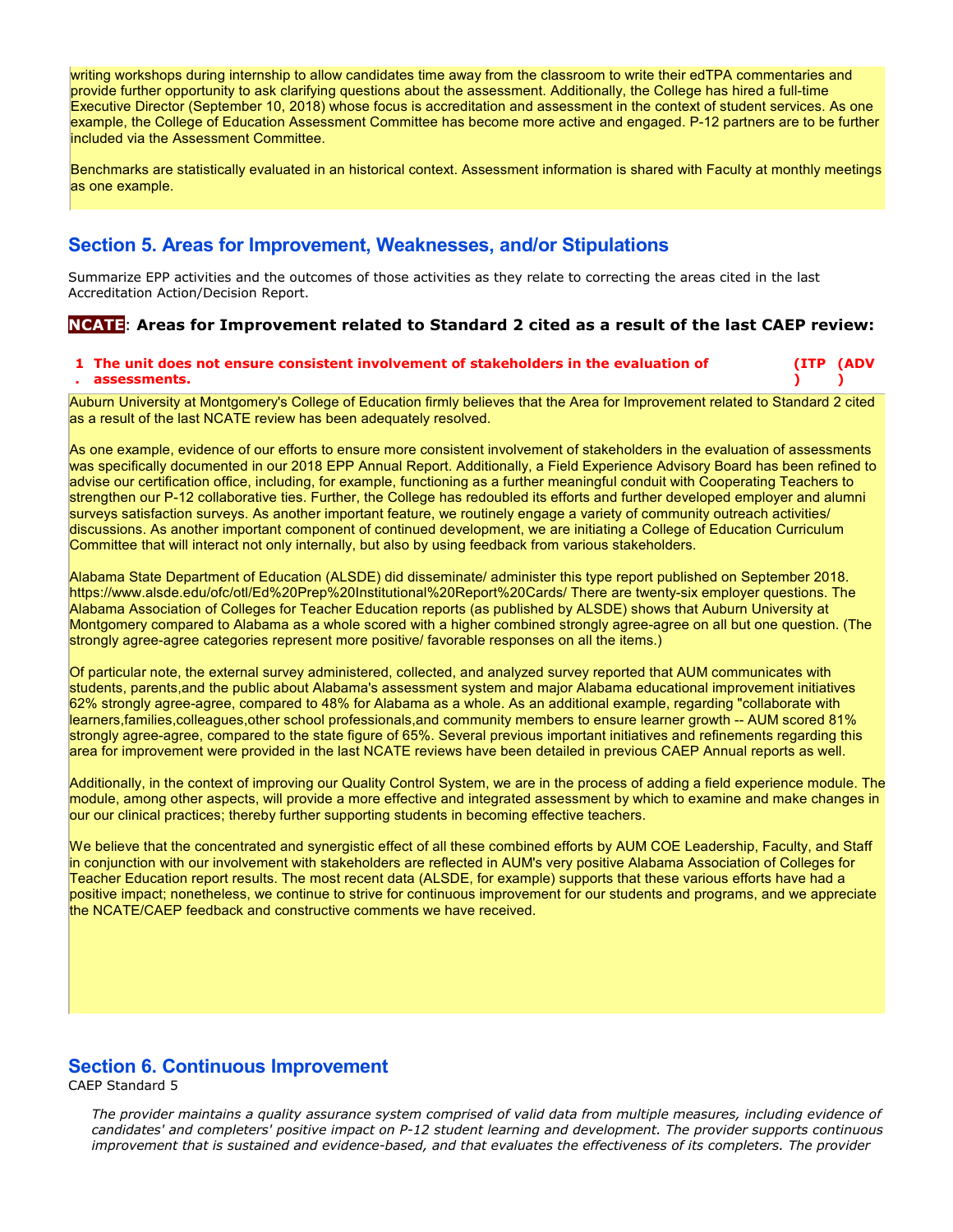*uses the results of inquiry and data collection to establish priorities, enhance program elements and capacity, and test innovations to improve completers' impact on P-12 student learning and development.*

#### CAEP Standard 5, Component 5.3

*The provider regularly and systematically assesses performance against its goals and relevant standards, tracks results over time, tests innovations and the effects of selection criteria on subsequent progress and completion, and uses results to improve program elements and processes.*

**6.1 Summarize any data-driven EPP-wide or programmatic modifications, innovations, or changes planned, worked on, or completed in the last academic year. This is an opportunity to share targeted continuous improvement efforts your EPP is proud of. Focus on one to three major efforts the EPP made and the relationship among data examined, changes, and studying the results of those changes.**

- Describe how the EPP regularly and systematically assessed its performance against its goals or the CAEP standards.
- What innovations or changes did the EPP implement as a result of that review?
- How are progress and results tracked? How will the EPP know the degree to which changes are improvements?

The following questions were created from the March 2016 handbook for initial-level programs sufficiency criteria for standard 5, component 5.3 and may be helpful in cataloguing continuous improvement.

- What quality assurance system data did the provider review?
- What patterns across preparation programs (both strengths and weaknesses) did the provider identify?
- $\bullet$  How did the provider use data/evidence for continuous improvement?
- How did the provider test innovations?
- What specific examples show that changes and program modifications can be linked back to evidence/data?
- How did the provider document explicit investigation of selection criteria used for Standard 3 in relation to candidate progress and completion?
- How did the provider document that data-driven changes are ongoing and based on systematic assessment of performance, and/or that innovations result in overall positive trends of improvement for EPPs, their candidates, and P-12 students?

The following thoughts are derived from the September 2017 handbook for advanced-level programs How was stakeholders' feedback and input sought and incorporated into the evaluation, research, and decision-making activities?

Describe how the EPP regularly and systematically assessed its performance against its goals or the CAEP standards. The College of Education has policies and procedures in place to ensure that program assessment results are analyzed and used to improve candidate performance and strengthen the program. Assessment is discussed at department meetings, and an annual data meeting is devoted to analyzing data, determining whether student learning outcome goals and program operational goals from the previous year have been met, and setting goals for the next year based on assessment results. The following steps are taken during these data analysis meetings to fill out a template for each goal:

1. Close the loop from the previous year by describing the results of the assessments and whether the criteria for success was met and if candidates achieved expectations.

2. Explain what changes will be made based on the results, or an explanation if no changes are planned.

3. Determine if the goal should be continued and if so, should any changes be made such as the criteria or threshold for success. 4. Select direct and indirect methods of assessment.

5. Determine what level of learning will be expected for student learning outcomes (knowledge, comprehension, ability to apply, etc.).

6. Describe what the candidates are expected to do, how they will do it, and where (specific class, internship, etc.).

As cited earlier in this report a new Executive Director who has as a major responsibility, the College's assessment system has been recently hired (September 10, 2018). This major hiring further reflects the College's vigorous commitment to continuous improvement.. As a few salient examples, a COE Assessment Handbook is being more formally developed, and driven briefs are being developed to further facilitate discussions and the use data/evidence for continuous improvement. It is noteworthy that all of AUM's SPA submissions have either recognized or recognized with only modest conditions.

Additionally, the College of Education Faculty has written over 20 Academic Assessment Reports, primarily based upon 2016-2017 data. The reports include: Intended Student Learning Outcomes, Assessment Methods, and Results Use of Results. One example Academic Effectiveness Report for each of the three Departments, and by initial and advanced (total six example reports) are attached herein. The Reports demonstrate that the Faculty are committed to a data driven approach and when statistically supported, use the data to make continual improvement changes for our student's academic development. The rubric is also attached. Overall, the Academic Effectiveness TAGS apply to: 1.1 Understanding of InTASC Standards; 3.4 Creates and monitors candidate progress

3.5 Candidate positive impacts on P-12 students; 3.6 Candidates understand the expectation of the profession; 4.1 Completer impact on student growth and learning; A.2.2 Clinical Experiences; and x.1 Diversity.

Additional continuous improvement steps have also been implemented (relevant to Kinesiology): The teaching/lesson plan evaluation form used in Techniques and Methods classes was revised in response to edTPA results and to incorporate new SHAPE standards.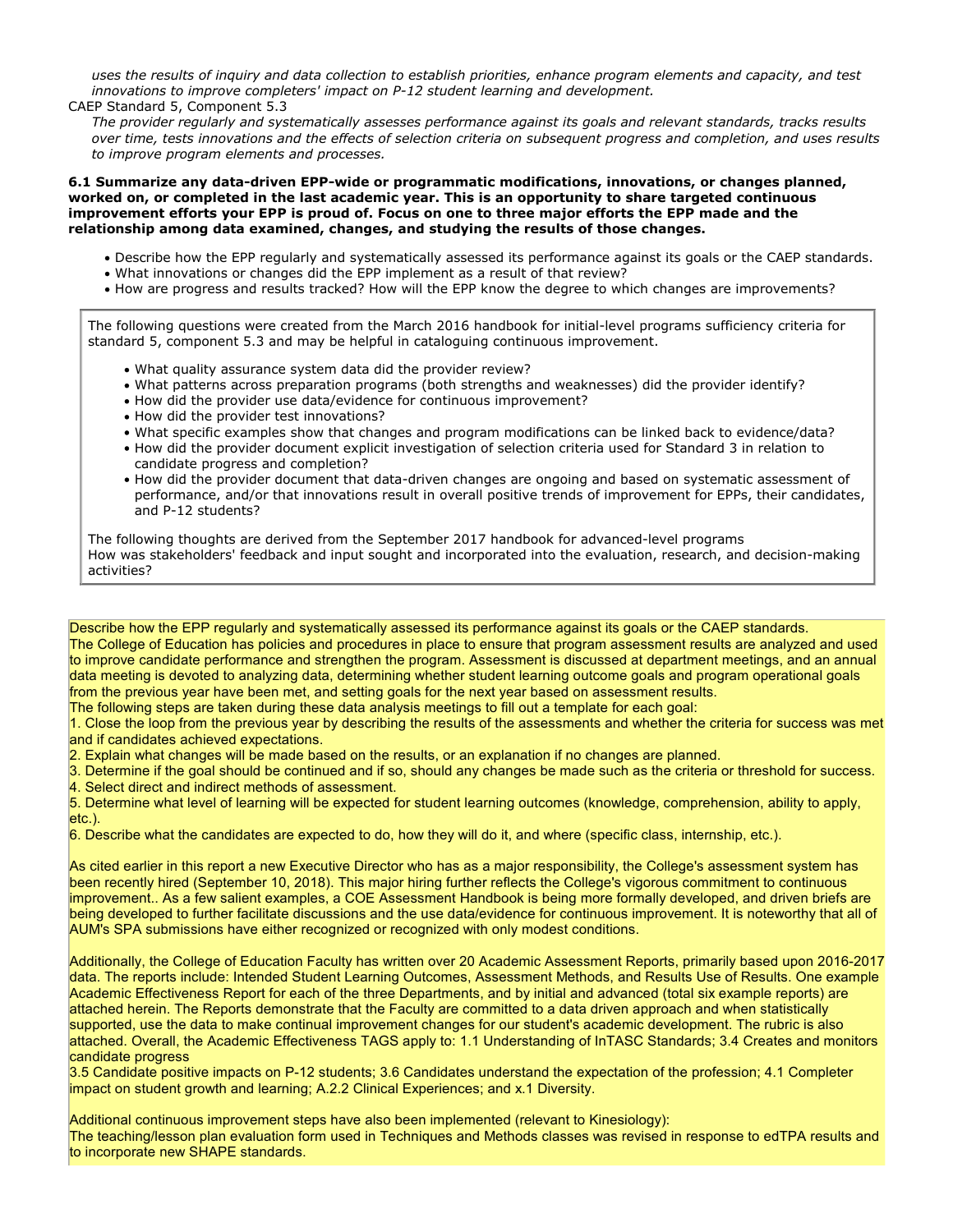A self-evaluation form on Professional Dispositions is now being administered in a course early in the program and again during internship to measure whether a renewed emphasis on professionalism in Kinesiology programs will impact student perceptions and behaviors.

To insure an early emphasis on achieving and maintaining a health enhancing level of fitness, as required by state and national Physical Education standards, the AUM Fitness Test is now being administered during the Foundations of Physical Education course which is required of all our majors early in the program. Students who do not pass one or more items on the test are provided resources for developing a plan to improve.

As previously mentioned herein, a Field Experience Advisory Board has been refined to advise our certification office, including, for example, functioning as a conduit with Cooperating Teachers.Further, the College has redoubled its efforts and further developed employer and alumni surveys satisfaction surveys. As another important feature, we routinely engage a variety of community outreach activities/ discussions. As another important component of continued development, we are initiating a College of Education Curriculum Committee that will interact not only internally, but also by engaging and using feedback from stakeholders.

Tag the standard(s) or component(s) to which the data or changes apply.

- 1.1 Understanding of InTASC Standards
- 3.4 Creates and monitors candidate progress
- 3.5 Candidate positive impacts on P-12 students
- 3.6 Candidates understand the expectation of the profession
- 4.1 Completer impact on student growth and learning
- A.2.2 Clinical Experiences
- x.1 Diversity

Upload data results or documentation of data-driven changes.

 **edTPA\_withRetakesAnalysis\_CAEP2019AnnualReport.docx**

 **Childhood\_Education\_BS\_Effectiveness\_ReportXx.docx**

**Sec\_Ed\_English\_MEd\_Effectiveness\_ReportXx.docx** 

 **Special\_Education\_(Alt.\_A)K12\_MA\_Effectiveness\_ReportXx.docx**

 **Sec\_Ed\_Social\_Sciences\_MS\_Effectiveness\_ReportXx.docx**

 **Sec\_Ed\_Math\_BS\_Effectiveness\_ReportXx.docx**

 **Sec\_Ed\_Gen\_Sci\_MS\_Effectiveness\_ReportXx.docx**

 **SLO\_\_OPG\_MetaAssessment\_Rubrics\_TEMPLATE.docx**

6.2 Would the provider be willing to share highlights, new initiatives, assessments, research, scholarship, or s activities during a CAEP Conference or in other CAEP Communications?

 **Yes No**

## 6.3 Optional Comments

We (Associate Dean and Executive Director) have attended the Spring 2019 CAEP Conference. We appreciate the learning opportunities provided and the availability and very useful dialogue with our CAEP colleagues. We also attended the Post-Conference and found it to be very helpful, instructive, and collegial.

# **Section 7: Transition**

In the transition from legacy standards and principles to the CAEP standards, CAEP wishes to support a successful transition to CAEP Accreditation. The EPP Annual Report offers an opportunity for rigorous and thoughtful r regarding progress in demonstrating evidence toward CAEP Accreditation. To this end, CAEP asks for the following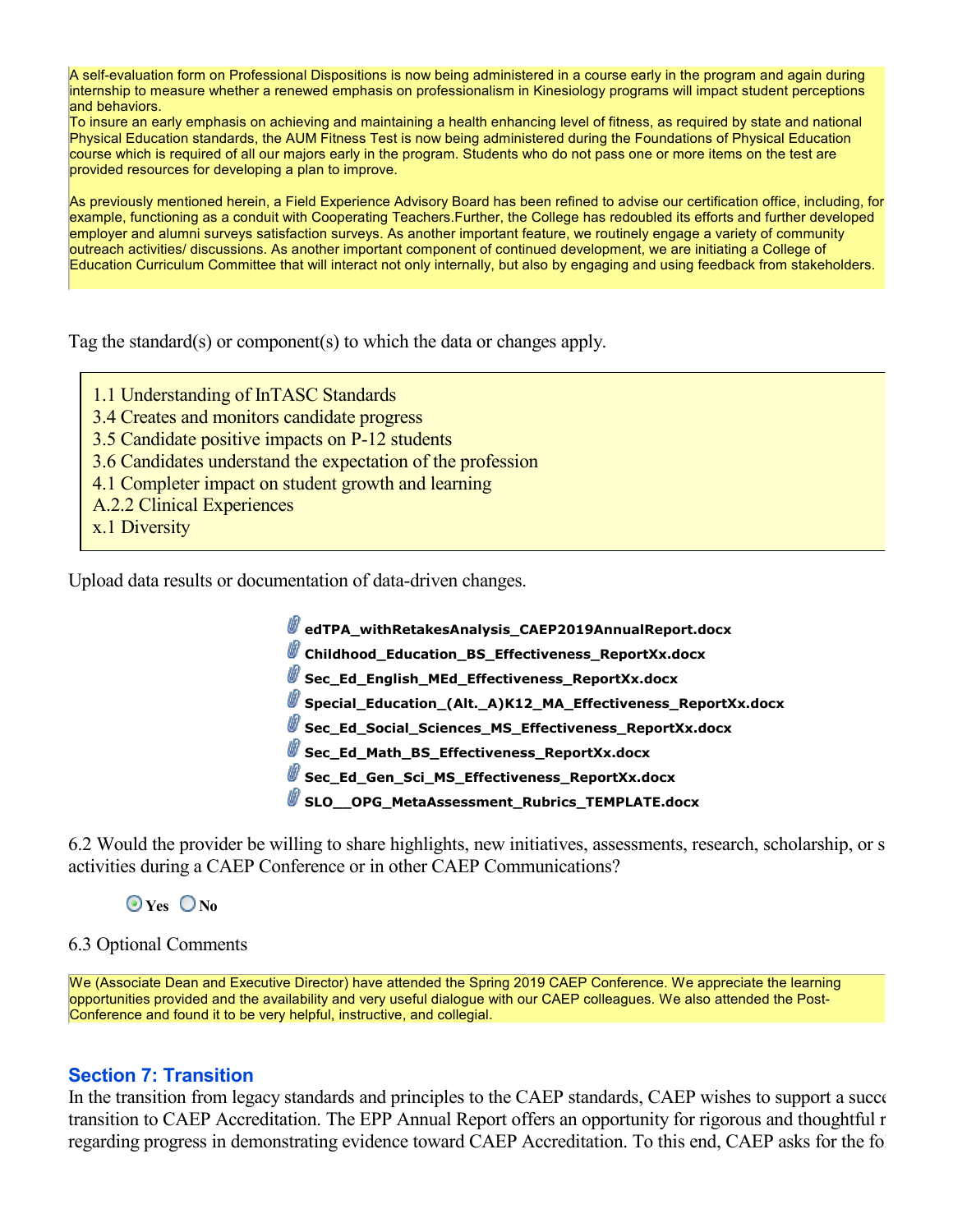information so that CAEP can identify areas of priority in providing guidance to EPPs.

7.1 Assess and identify gaps (if any) in the EPP's evidence relating to the CAEP standards and the progress  $\pi$ addressing those gaps. This is an opportunity to share the EPP's assessment of its evidence. It may help to use Readiness for Accreditation Self-Assessment Checklist, the CAEP Accreditation Handbook (for initial level programs), or the CAEP Handbook: Guidance on Self-Study Reports for Accreditation at the Advanced Level.

If there are no identified gaps, click the box next to "No identified gaps" and proceed to question 7.2.

# $\overline{\phantom{a}}$  No identified gaps

If there are identified gaps, please summarize the gaps and any steps planned or taken toward the gap(s) to be prepared by your CAEP site visit in the text box below and tag the standard or component to which the text applies.

Tag the standard(s) or component(s) to which the text applies.

Not applicable

7.2 I certify to the best of my knowledge that the EPP continues to meet legacy NCATE Standards or TEAC ( Principles, as applicable.

 **Yes No**

7.3 If no, please describe any changes that mean that the EPP does not continue to meet legacy NCATE Stand TEAC Quality Principles, as applicable.

# **Section 8: Preparer's Authorization**

**Preparer's authorization.** *By checking the box below, I indicate that I am authorized by the EPP to complete the 2019 EPP Annual Report.*

### **I am authorized to complete this report.**

#### **Report Preparer's Information**

| Name: <b>Leonard Lock</b>                                        |
|------------------------------------------------------------------|
| Position: Executive Director, Accreditation and Student Services |
| Phone: 3342443135                                                |
| E-mail: <mark>Ilock@aum.edu</mark>                               |

I understand that all the information that is provided to CAEP from EPPs seeking initial accreditation, continuing accreditation or having completed the accreditation process is considered the property of CAEP and may be used for training, research and data review. CAEP reserves the right to compile and issue data derived from accreditation documents.

CAEP Accreditation Policy

#### **Policy 6.01 Annual Report**

An EPP must submit an Annual Report to maintain accreditation or accreditation-eligibility. The report is opened for data entry each year in January. EPPs are given 90 days from the date of system availability to complete the report.